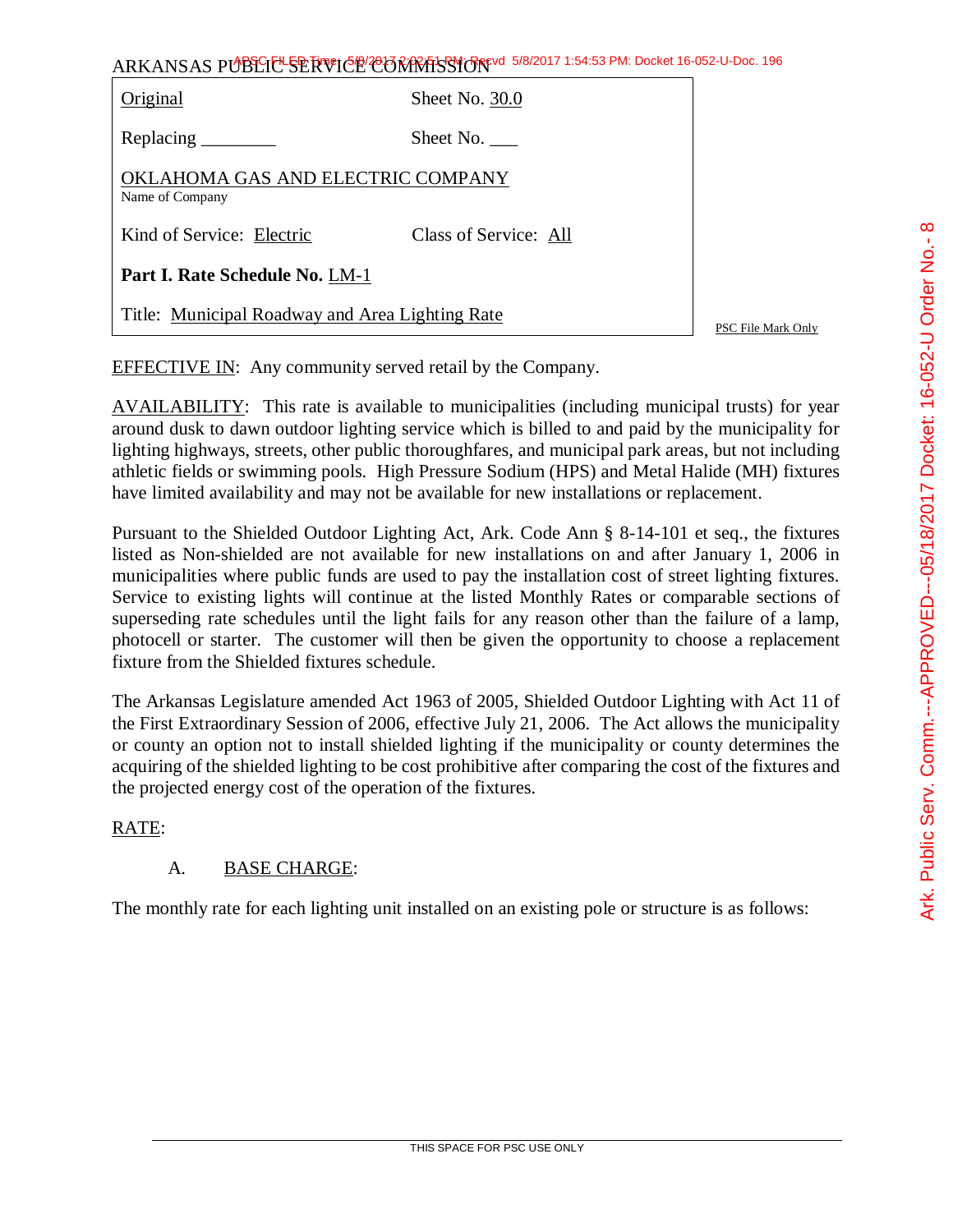Original Sheet No. 30.1

Replacing \_\_\_\_\_\_\_\_\_ Sheet No. \_\_\_

OKLAHOMA GAS AND ELECTRIC COMPANY Name of Company

Kind of Service: Electric Class of Service: All

**Part I. Rate Schedule No.** LM-1

Title: Municipal Roadway and Area Lighting Rate

PSC File Mark Only

|                 | <b>Non-Shielded</b><br><b>Mercury Vapor Lamps</b>                                                           |        |         |             |       |       |  |  |
|-----------------|-------------------------------------------------------------------------------------------------------------|--------|---------|-------------|-------|-------|--|--|
| <b>LM Code</b>  | <b>Percentage of Lighting</b><br><b>Investment Provided by</b><br><b>Specification</b><br>Lumens<br>Company |        |         | kWh         | Watts |       |  |  |
|                 |                                                                                                             |        | 100%    | <b>None</b> |       |       |  |  |
| MV1             | 3,600                                                                                                       | $\ast$ | \$3.42  | \$2.02      | 41    | 100   |  |  |
| MV2             | 7,000                                                                                                       | $\ast$ | \$4.10  | \$2.90      | 71    | 175   |  |  |
| MV3             | 11,500                                                                                                      | $\ast$ | \$6.89  | \$4.09      | 103   | 250   |  |  |
| MV4             | 20,000                                                                                                      | $\ast$ | \$8.36  | \$5.96      | 161   | 400   |  |  |
| MV <sub>5</sub> | 40,000                                                                                                      | $\ast$ | \$14.77 | \$9.97      | 272   | 700   |  |  |
| MV <sub>6</sub> | 60,000                                                                                                      | $\ast$ | \$18.19 | \$13.39     | 383   | 1,000 |  |  |

\*These lighting fixtures are not available for new installations.

|                  | <b>Non-Shielded</b><br><b>High Pressure Sodium</b> |                      |         |                                                                           |     |              |  |  |  |
|------------------|----------------------------------------------------|----------------------|---------|---------------------------------------------------------------------------|-----|--------------|--|--|--|
| <b>LM Code</b>   | Lumens                                             | <b>Specification</b> |         | <b>Percentage of Lighting</b><br><b>Investment Provided by</b><br>Company |     | <b>Watts</b> |  |  |  |
|                  |                                                    |                      | 100%    | <b>None</b>                                                               |     |              |  |  |  |
| HPS1             | 4,000                                              | $\ast$               | \$3.76  | \$1.76                                                                    | 21  | 50           |  |  |  |
| HPS2N            | 9,500                                              | <b>NEMA</b>          | \$4.37  | \$2.02                                                                    | 41  | 100          |  |  |  |
| HPS <sub>2</sub> | 9,500                                              | Cobra                | \$6.87  | \$2.02                                                                    | 41  | 100          |  |  |  |
| HPS3             | 15,500                                             | Cobra                | \$6.70  | \$3.00                                                                    | 71  | 150          |  |  |  |
| HPS4             | 25,000                                             | Cobra                | \$7.30  | \$4.20                                                                    | 107 | 250          |  |  |  |
| HPS5             | 25,000                                             | Directional          | \$11.80 | \$4.20                                                                    | 107 | 250          |  |  |  |
| HPS6             | 37,000                                             | Cobra                | \$11.38 | \$5.58                                                                    | 135 | 310          |  |  |  |
| HPS7             | 50,000                                             | Cobra                | \$12.48 | \$6.28                                                                    | 169 | 400          |  |  |  |
| HPS8             | 50,000                                             | **                   | N/A     | \$6.28                                                                    | 169 | 400          |  |  |  |
| HPS <sub>9</sub> | 50,000                                             | Directional          | \$15.38 | \$6.28                                                                    | 169 | 400          |  |  |  |
| HPS10            | 140,000                                            | Cobra                | \$27.82 | \$14.32                                                                   | 396 | 1,000        |  |  |  |
| HPS11            | 140,000                                            | $**$                 | N/A     | \$14.32                                                                   | 396 | 1,000        |  |  |  |

\*These lighting fixtures are not available for new installations.

\*\*When installed on High Mast Lighting System.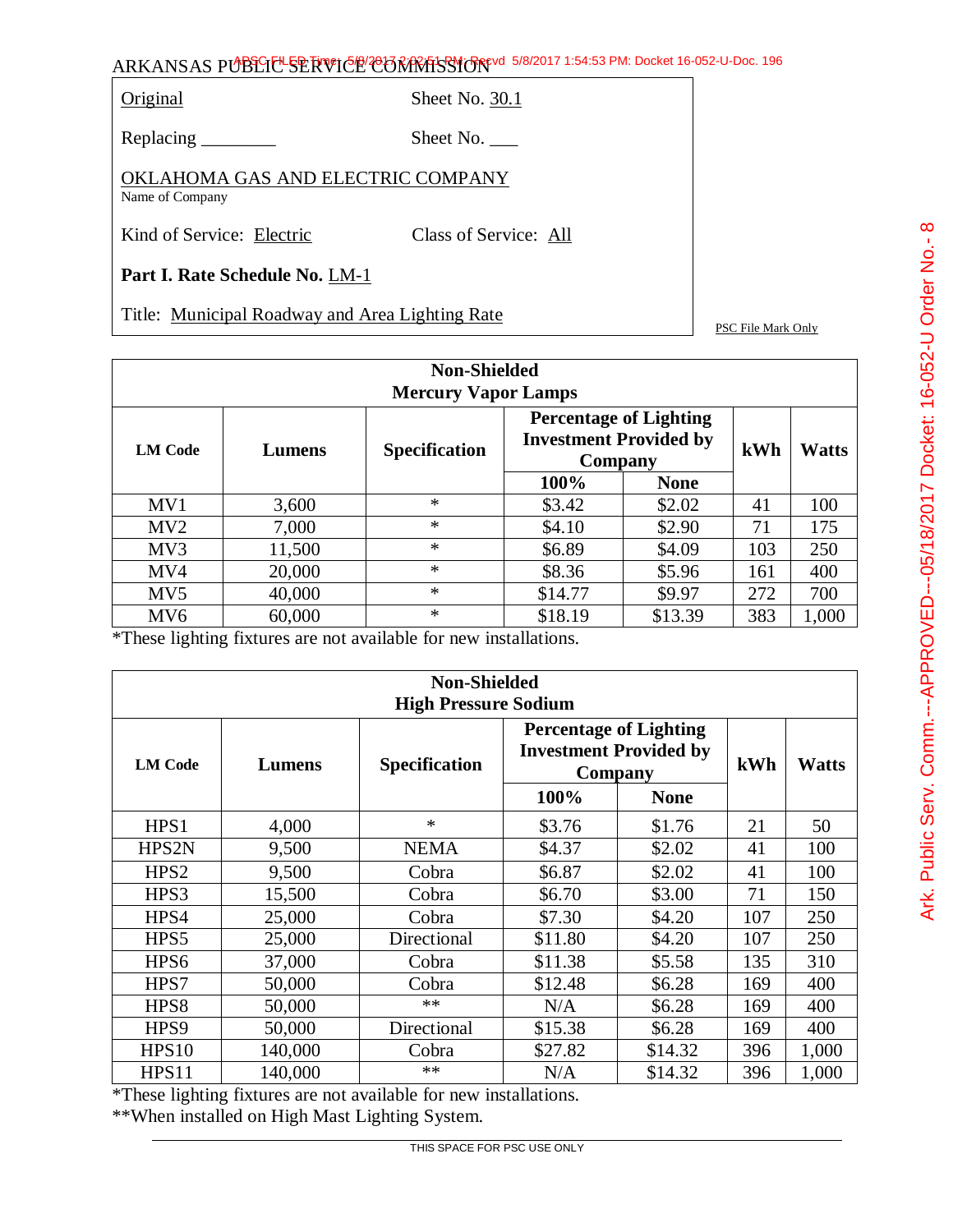Original Sheet No. 30.2

Replacing \_\_\_\_\_\_\_\_\_ Sheet No. \_\_\_

OKLAHOMA GAS AND ELECTRIC COMPANY Name of Company

Kind of Service: Electric Class of Service: All

**Part I. Rate Schedule No.** LM-1

Title: Municipal Roadway and Area Lighting Rate

PSC File Mark Only

|                 | <b>Non-Shielded</b><br><b>Metal Halide Lamps</b> |                      |                                                                           |             |     |              |  |  |  |
|-----------------|--------------------------------------------------|----------------------|---------------------------------------------------------------------------|-------------|-----|--------------|--|--|--|
| <b>LM Code</b>  | Lumens                                           | <b>Specification</b> | <b>Percentage of Lighting</b><br><b>Investment Provided by</b><br>Company |             | kWh | <b>Watts</b> |  |  |  |
|                 |                                                  |                      | 100%                                                                      | <b>None</b> |     |              |  |  |  |
| MH1             | 14,000                                           | Cobra                | \$8.70                                                                    | \$4.30      | 71  | 175          |  |  |  |
| MH <sub>2</sub> | 14,000                                           | Decorative           | \$14.35                                                                   | \$5.40      | 71  | 175          |  |  |  |
| MH <sub>3</sub> | 14,000                                           | Directional          | \$12.60                                                                   | \$4.30      | 71  | 175          |  |  |  |
| MH <sub>4</sub> | 21,000                                           | Cobra                | \$12.70                                                                   | \$5.20      | 105 | 250          |  |  |  |
| MH <sub>5</sub> | 21,000                                           | Decorative           | \$16.50                                                                   | \$6.35      | 105 | 250          |  |  |  |
| MH <sub>6</sub> | 36,000                                           | Cobra                | \$13.95                                                                   | \$6.05      | 158 | 400          |  |  |  |
| MH7             | 36,000                                           | Directional          | \$17.45                                                                   | \$6.05      | 158 | 400          |  |  |  |
| MH <sub>8</sub> | 100,000                                          | Cobra                | \$21.52                                                                   | \$14.92     | 394 | 1,000        |  |  |  |
| MH <sub>9</sub> | 100,000                                          | $**$                 | N/A                                                                       | \$14.92     | 394 | 1,000        |  |  |  |
| <b>MH10</b>     | 100,000                                          | Directional          | \$20.87                                                                   | \$14.92     | 394 | 1,000        |  |  |  |

\*\*When installed on High Mast Lighting System.

|                   | <b>Shielded</b><br><b>High Pressure Sodium</b> |                      |                                                                           |             |     |              |  |  |
|-------------------|------------------------------------------------|----------------------|---------------------------------------------------------------------------|-------------|-----|--------------|--|--|
| <b>LM Code</b>    | Lumens                                         | <b>Specification</b> | <b>Percentage of Lighting</b><br><b>Investment Provided</b><br>by Company |             | kWh | <b>Watts</b> |  |  |
|                   |                                                |                      | 100%                                                                      | <b>None</b> |     |              |  |  |
| HPSS1             | 9,500                                          | Cobra                | \$8.62                                                                    | \$2.02      | 41  | 100          |  |  |
| HPSS <sub>2</sub> | 9,500                                          | Post Top             | \$11.62                                                                   | \$2.02      | 41  | 100          |  |  |
| HPSS3             | 25,000                                         | Cobra                | \$8.62                                                                    | \$4.20      | 107 | 250          |  |  |
| HPSS4             | 25,000                                         | Decorative           | \$14.00                                                                   | \$4.20      | 107 | 250          |  |  |
| HPSS <sub>5</sub> | 50,000                                         | Cobra                | \$9.48                                                                    | \$6.28      | 169 | 400          |  |  |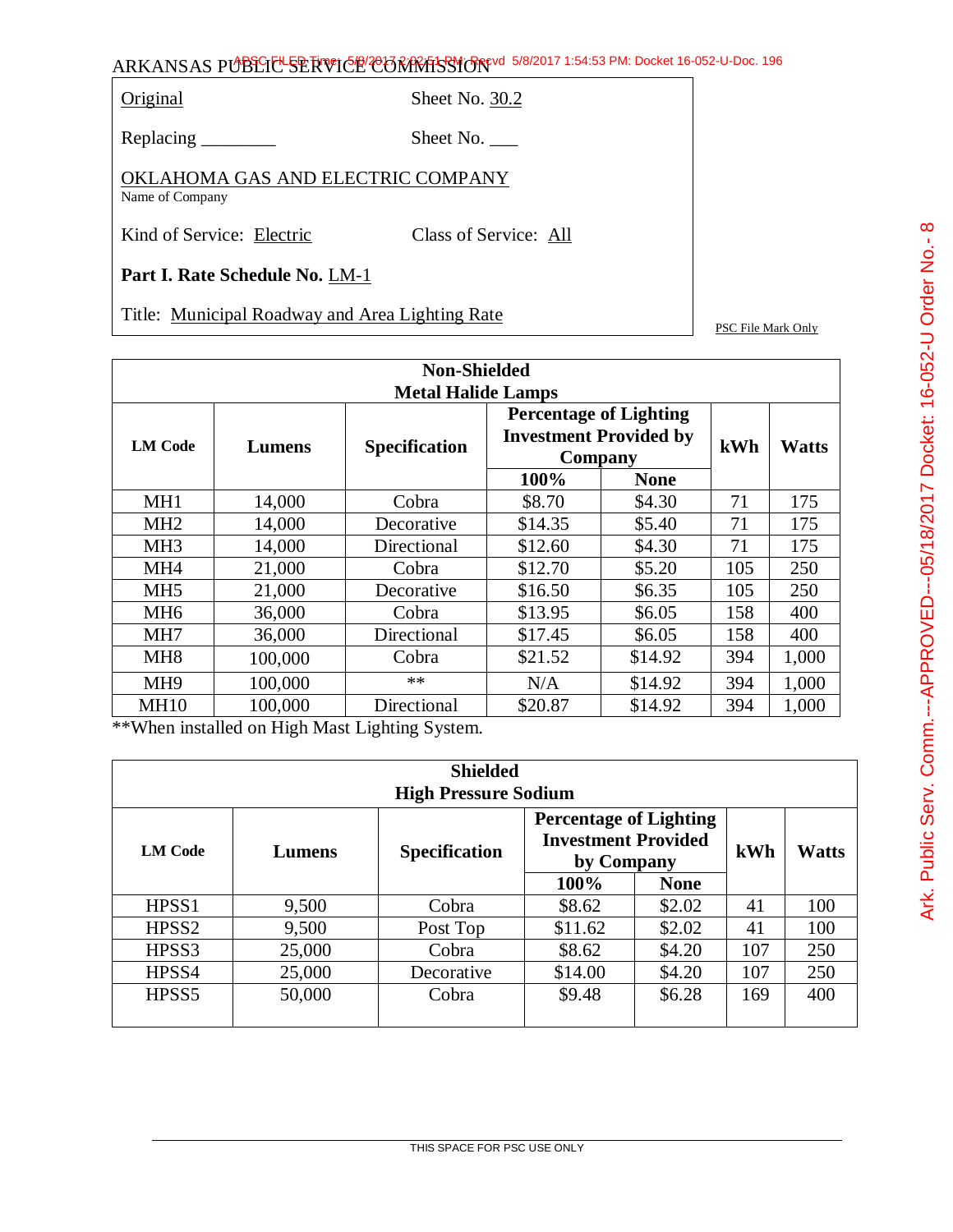Original Sheet No. 30.3

Replacing \_\_\_\_\_\_\_\_\_ Sheet No. \_\_\_

OKLAHOMA GAS AND ELECTRIC COMPANY Name of Company

Kind of Service: Electric Class of Service: All

**Part I. Rate Schedule No.** LM-1

Title: Municipal Roadway and Area Lighting Rate

PSC File Mark Only

|                 | <b>Sign and Underpass Lighting Fixtures</b> |                                |                                                                              |             |     |              |  |  |
|-----------------|---------------------------------------------|--------------------------------|------------------------------------------------------------------------------|-------------|-----|--------------|--|--|
| <b>LM Code</b>  | Lumens                                      | <b>Specification</b>           | Percentage of<br><b>Lighting</b><br><b>Investment Provided</b><br>by Company |             | kWh | <b>Watts</b> |  |  |
|                 |                                             |                                | 100%                                                                         | <b>None</b> |     |              |  |  |
| SU <sub>1</sub> | 9,500                                       | <b>High Pressure</b><br>Sodium | \$7.52                                                                       | \$2.02      | 41  | 100          |  |  |
| SU <sub>5</sub> | 11,500                                      | Lumen Mercury<br>Vapor*        | \$8.39                                                                       | \$4.09      | 103 | 250          |  |  |

\*These lighting fixtures are not available for new installation.

| <b>Standard Replacement Guide Designated by the Company**</b> |                                  |        |                                       |  |  |
|---------------------------------------------------------------|----------------------------------|--------|---------------------------------------|--|--|
|                                                               | <b>From: Mercury Vapor Units</b> |        | <b>To: High Pressure Sodium Units</b> |  |  |
| Lumens                                                        | kWh                              | Lumens | kWh                                   |  |  |
| 3,600                                                         | 41                               | 9,500  | 41                                    |  |  |
| 7,000                                                         | 71                               | 9,500  | 41                                    |  |  |
| 11,500                                                        | 103                              | 15,500 | 71                                    |  |  |
| 20,000                                                        | 161                              | 25,000 | 107                                   |  |  |
| 40,000                                                        | 272                              | 50,000 | 169                                   |  |  |
| 60,000                                                        | 383                              | 50,000 | 169                                   |  |  |

\*\*Customers will be notified of the replacement change and any pricing change that results.

### B. ADDITIONAL CHARGES:

If an extension of the Company's secondary circuit and a new support pole for the lighting unit is required, the above monthly rate shall be increased as follows: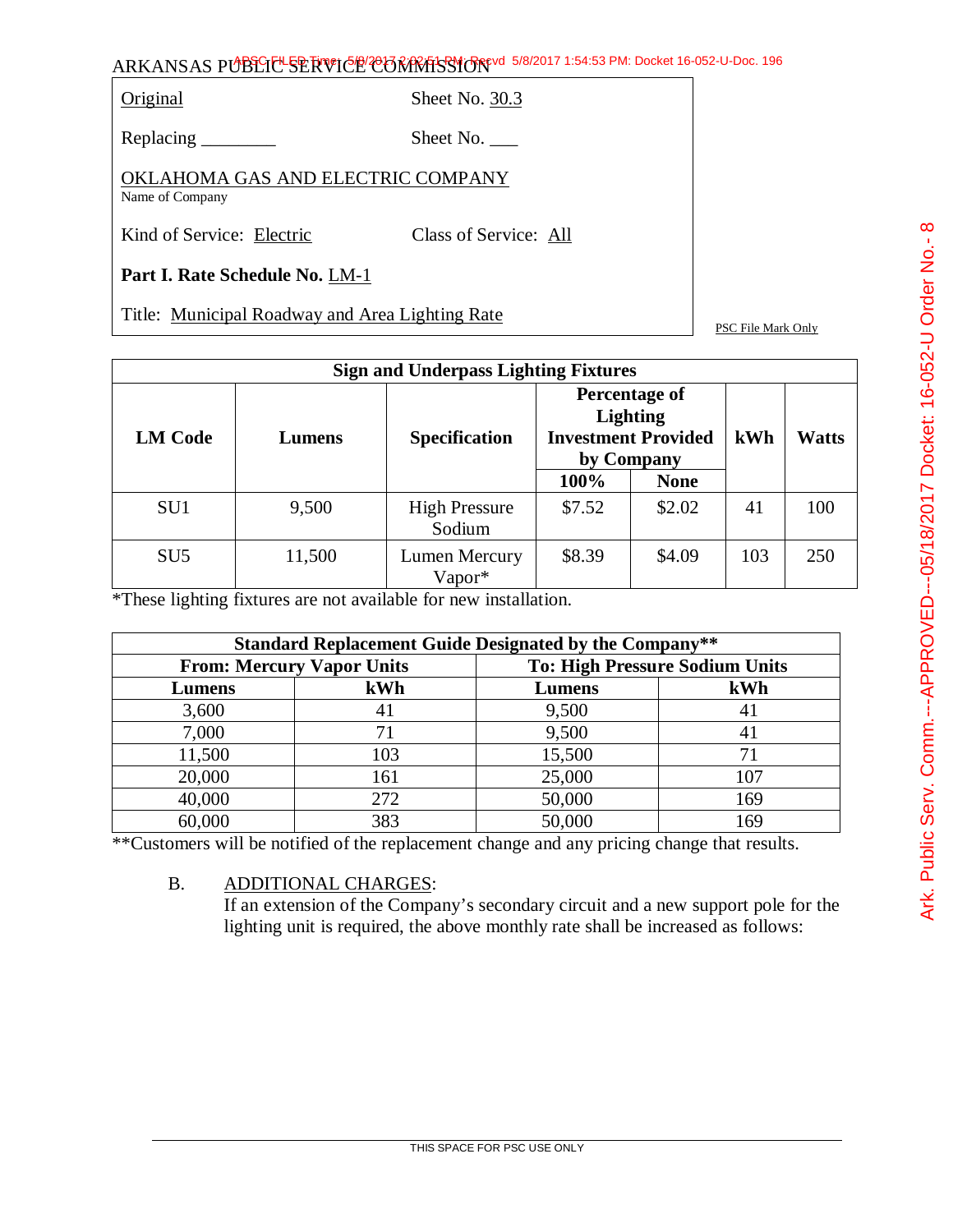Original Sheet No. 30.4

Replacing \_\_\_\_\_\_\_\_\_ Sheet No. \_\_\_

OKLAHOMA GAS AND ELECTRIC COMPANY Name of Company

Kind of Service: Electric Class of Service: All

**Part I. Rate Schedule No.** LM-1

Title: Municipal Roadway and Area Lighting Rate

PSC File Mark Only

| <b>Poles</b>    |              |                                |                                                                       |             |  |
|-----------------|--------------|--------------------------------|-----------------------------------------------------------------------|-------------|--|
| <b>LM Code</b>  | Length       | <b>Specification</b>           | <b>Percentage of Pole</b><br><b>Investment Provided by</b><br>Company |             |  |
|                 |              |                                | 100%                                                                  | <b>None</b> |  |
| P <sub>1</sub>  | 30'          | <b>Standard Wood Pole</b>      | \$6.40                                                                | \$0.50      |  |
| P <sub>2</sub>  | 35'          | <b>Standard Wood Pole</b>      | \$7.50                                                                | \$0.60      |  |
| P <sub>3</sub>  | $40^{\circ}$ | <b>Standard Wood Pole</b>      | \$8.10                                                                | \$0.90      |  |
| <b>P4</b>       | 45'          | <b>Standard Wood Pole</b>      | \$8.70                                                                | \$1.30      |  |
| P <sub>5</sub>  | 50'          | <b>Standard Wood Pole</b>      | \$11.20                                                               | \$1.90      |  |
| P <sub>6</sub>  | $14' - 19'$  | Standard Pole, Other than Wood | \$9.80                                                                | \$1.20      |  |
| P7              | $20' - 24'$  | Standard Pole, Other than Wood | \$11.30                                                               | \$1.30      |  |
| P <sub>8</sub>  | $25' - 27'$  | Standard Pole, Other than Wood | \$13.00                                                               | \$1.40      |  |
| P <sub>9</sub>  | $28' - 32'$  | Standard Pole, Other than Wood | \$13.40                                                               | \$1.80      |  |
| P <sub>10</sub> | $33' - 37'$  | Standard Pole, Other than Wood | \$16.70                                                               | \$2.30      |  |
| P <sub>11</sub> | $38' - 42'$  | Standard Pole, Other than Wood | \$20.30                                                               | \$2.60      |  |
| P <sub>12</sub> | $43' - 47'$  | Standard Pole, Other than Wood | \$21.70                                                               | \$3.00      |  |

|                 | <b>Miscellaneous Facilities</b> |                               |                                                                       |             |  |  |
|-----------------|---------------------------------|-------------------------------|-----------------------------------------------------------------------|-------------|--|--|
| <b>LM Code</b>  | Length                          | <b>Specification</b>          | <b>Percentage of Pole</b><br><b>Investment Provided by</b><br>Company |             |  |  |
|                 |                                 |                               | 100%                                                                  | <b>None</b> |  |  |
| MF1             |                                 | Break-away Base               | \$11.30                                                               | \$1.80      |  |  |
| MF <sub>2</sub> | 80'                             | Metal pole with lowering ring | N/A                                                                   | \$4.70      |  |  |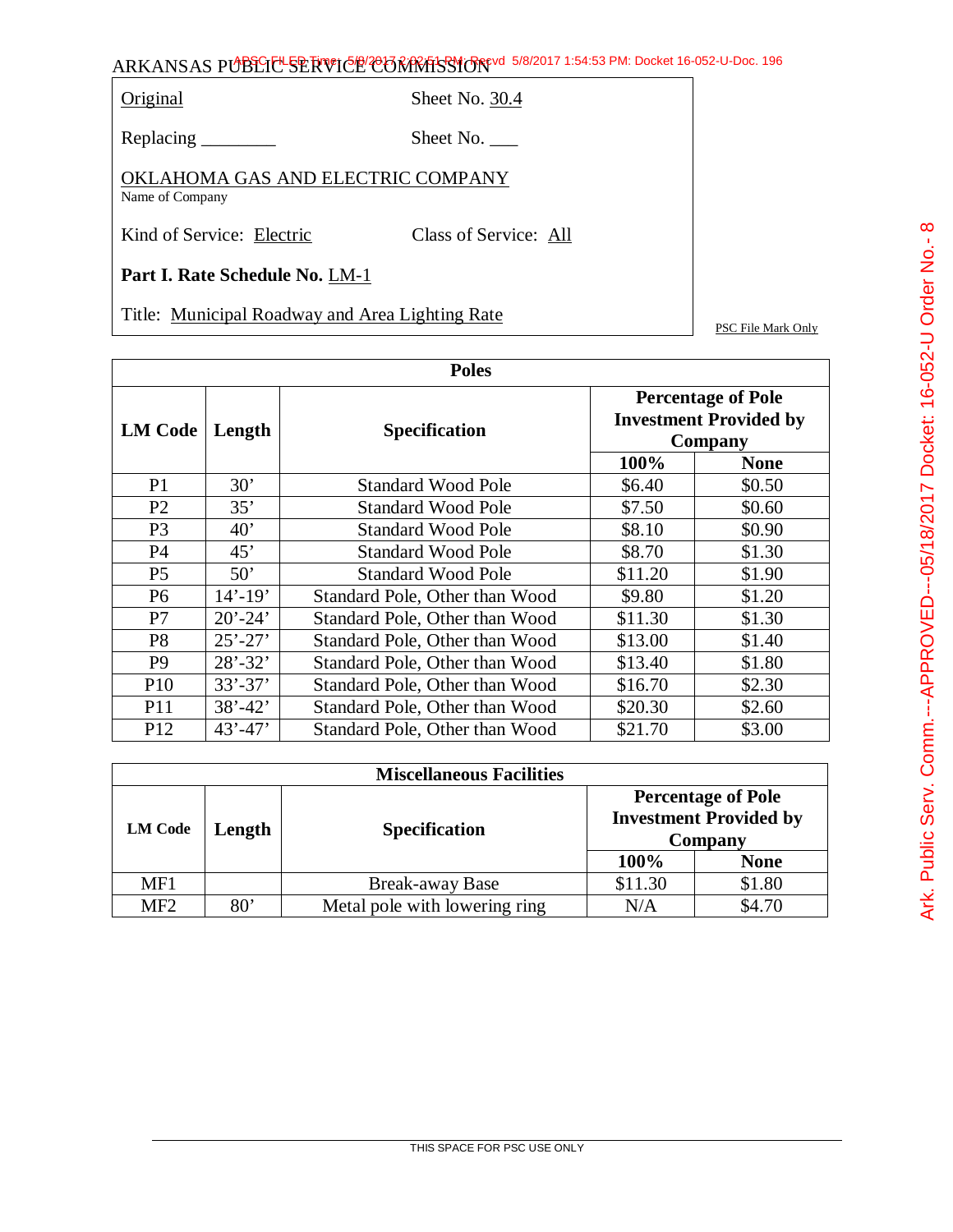| Original                                             | Sheet No. 30.5        |  |
|------------------------------------------------------|-----------------------|--|
|                                                      | Sheet No.             |  |
| OKLAHOMA GAS AND ELECTRIC COMPANY<br>Name of Company |                       |  |
| Kind of Service: Electric                            | Class of Service: All |  |
| Part I. Rate Schedule No. LM-1                       |                       |  |
| Title: Municipal Roadway and Area Lighting Rate      | PSC File Mark Only    |  |

If the Company's portion of investment in the lighting system for new installations is different from that specified above, the rate for such service shall be the amount "G" as calculated in accordance with the following formula:

#### $G = A - (DxC)$

| Where | $A =$ | $G =$ Adjusted monthly rate per unit<br>Amount of monthly rate per unit as set out above for 100%                                                       |
|-------|-------|---------------------------------------------------------------------------------------------------------------------------------------------------------|
|       |       | Company investment<br>$D =$ Difference between monthly rate per unit for 100% Company<br>investment and monthly rate per unit for no Company investment |
|       | $C =$ | Percentage of investment in the lighting system which Company<br>does not provide                                                                       |

### C. ORNAMENTAL TYPE LIGHTING FIXTURES:

The following standard ornamental or decorative types of lighting fixtures are offered by the Company to supply lighting for specific applications:

|                          | <b>Ornamental Lighting</b> |                                                                                                      |                                                                           |             |     |                                    |  |  |
|--------------------------|----------------------------|------------------------------------------------------------------------------------------------------|---------------------------------------------------------------------------|-------------|-----|------------------------------------|--|--|
| <b>LM Code</b><br>Lumens |                            | <b>Specification</b>                                                                                 | <b>Percentage of Lighting</b><br><b>Investment Provided by</b><br>Company |             | kWh | $W$ att $\sum_{n=1}^{\infty}$<br>ഗ |  |  |
|                          |                            |                                                                                                      | 100%                                                                      | <b>None</b> |     |                                    |  |  |
| O <sub>3</sub>           | 7,000                      | Mercury vapor contemporary post top<br>luminaire on decorative pole*                                 | \$10.30                                                                   | N/A         | 71  | $175\frac{2}{6}$                   |  |  |
| O4                       | 9,500                      | High pressure sodium contemporary<br>post top luminaire on 19' steel pole<br>(per OGE standard D540) | \$11.32                                                                   | N/A         | 41  | 녻<br>$100^{\text{C}}$              |  |  |

\*These lighting fixtures are not available for new installations.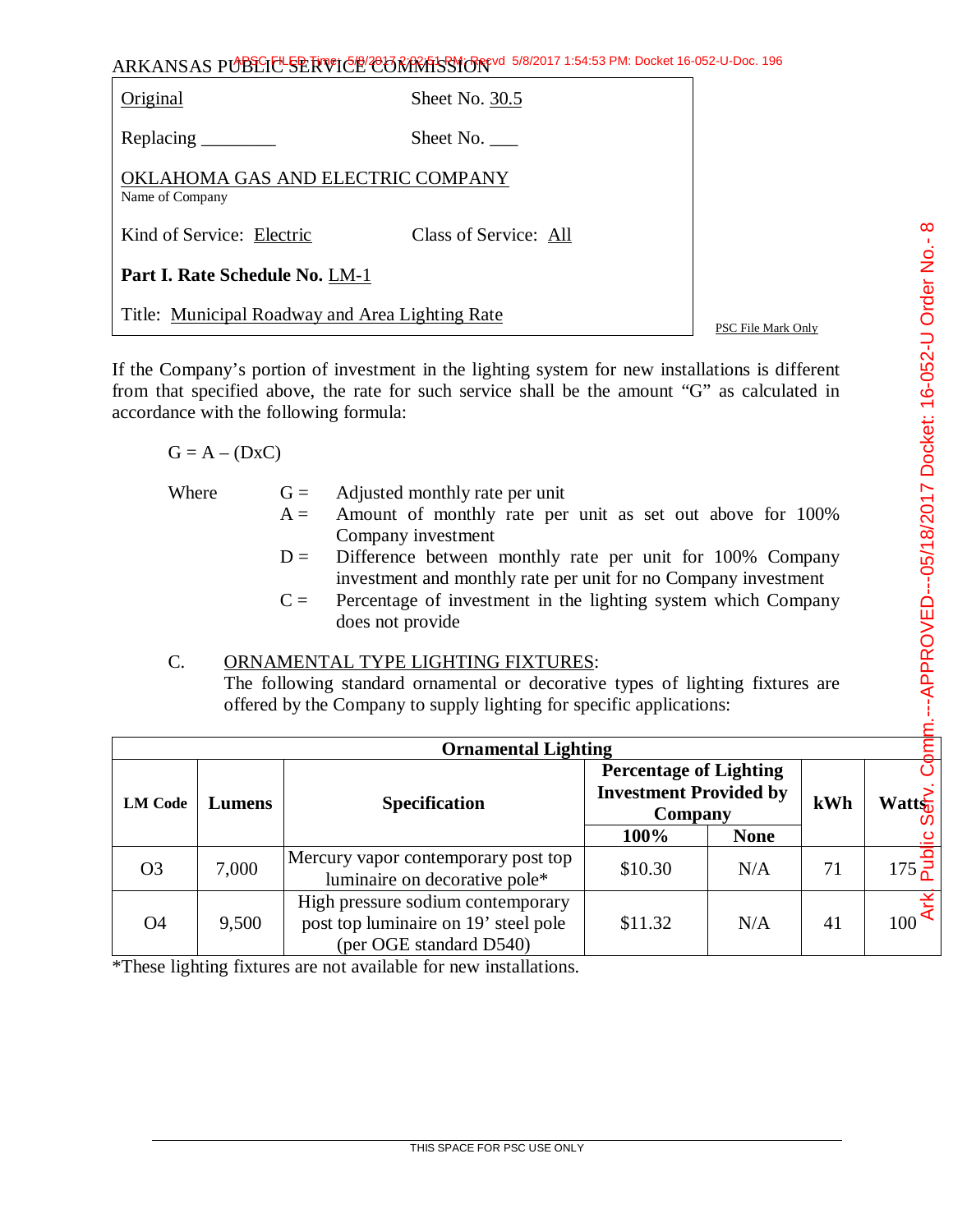| ARKANSAS PUBLIC SERVICE CONTRASSION 5/8/2017 1:54:53 PM: Docket 16-052-U-Doc. 196 |  |
|-----------------------------------------------------------------------------------|--|
|-----------------------------------------------------------------------------------|--|

| Original                                             | Sheet No. 30.6        |  |  |
|------------------------------------------------------|-----------------------|--|--|
| Replacing _______                                    | Sheet No.             |  |  |
| OKLAHOMA GAS AND ELECTRIC COMPANY<br>Name of Company |                       |  |  |
| Kind of Service: Electric                            | Class of Service: All |  |  |
| Part I. Rate Schedule No. LM-1                       |                       |  |  |
| Title: Municipal Roadway and Area Lighting Rate      |                       |  |  |

PSC File Mark Only

SPECIAL OR NON-STANDARD FACILITIES: Whenever the municipality requests the Company to install special or non-standard facilities hereunder and there is no engineering, construction, safety, legal or practical reason which would, in the Company's judgment, make such installation inadvisable, the Company will make such installation provided the municipality pays to the Company, in advance and without right of refund, an amount equal to the difference between the installed cost of the special or non-standard facilities and the installed cost of comparable standard facilities. The monthly rate shall be as stated above for the comparable standard facilities.

In lieu of such lump sum payment in advance and subject to approval by the Company, the municipality may elect to pay to the Company a monthly charge equal to 1.5 percent of the additional difference between the installed costs as stated above.

No discounts shall apply to the additional costs or charges for special or non-standard facilities.

A standard fixture shall mean those fixtures approved and shown in OG&E Construction Standards.

RIDERS: Applicable Riders which adjust this Rate Schedule are listed in Rate Schedule No. RSR, Tables of Riders Applicable to Rate Schedules.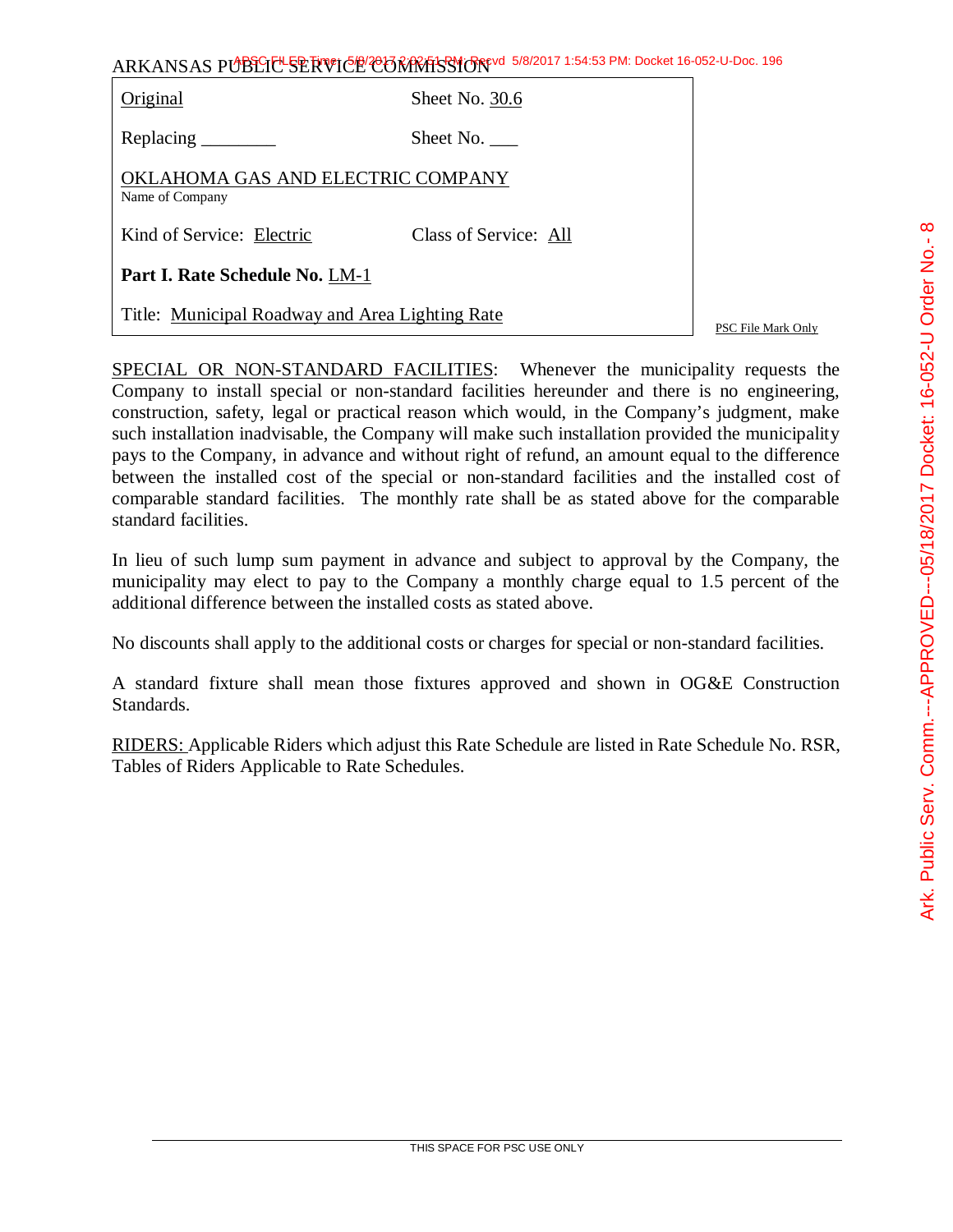| ARKANSAS PUBLICE SERVICE CONTRASSION 5/8/2017 1:54:53 PM: Docket 16-052-U-Doc. 196 |
|------------------------------------------------------------------------------------|
|------------------------------------------------------------------------------------|

| Original                                             | Sheet No. 30.7            |  |
|------------------------------------------------------|---------------------------|--|
| Replacing                                            | Sheet No.                 |  |
| OKLAHOMA GAS AND ELECTRIC COMPANY<br>Name of Company |                           |  |
| Kind of Service: Electric                            | Class of Service: All     |  |
| Part I. Rate Schedule No. LM-1                       |                           |  |
| Title: Municipal Roadway and Area Lighting Rate      | <b>PSC File Mark Only</b> |  |

INSTALLATION OF UNITS: Adequate clearance for the necessary lines shall be arranged for by the municipality.

When the Company is required to install additional lights at a location which is more than 600 feet from an existing suitable source of power supply of secondary voltage (overhead or underground), the municipality shall pay to the Company the additional cost of the extension over 600 feet, by either method 2, or 3, shown below.

Where underground service is installed and trenching is not normal, i.e., paving must be broken and replaced or boring is required or other trenching obstructions such as rock, etc., are encountered, the municipality shall pay the additional cost of trenching involved above the cost of normal trenching by any of the following three methods:

- 1. The municipality shall perform all difficult trenching, break paving, bore under obstructions, install duct furnished by the Company, backfill, and replace the paving to the mutual satisfaction of all parties concerned.
- 2. The municipality shall pay to the Company in advance and without right of refund an amount equal to the additional cost of construction.
- 3. The municipality shall pay an additional monthly charge equal to 1.5% times the additional cost of construction.

When the Company is required by the municipality to replace a lighting system prior to the end of the economic life of the system, the municipality shall pay to the Company an amount equal to the unused portion of the economic life of the system.

No discount shall be applied to the excess costs stated above.

BURNING SCHEDULE: The standard schedule shall be for dusk to dawn service and shall include approximately 4,200 hours of service per year. The Company will use reasonable care to maintain such service, but the Company will not be obligated to patrol to determine required lamp replacement or other maintenance of the facilities used for service under this schedule. Upon notification of any outage or required maintenance of such facilities, the Company shall be allowed a reasonable length of time to restore normal service during regular working hours.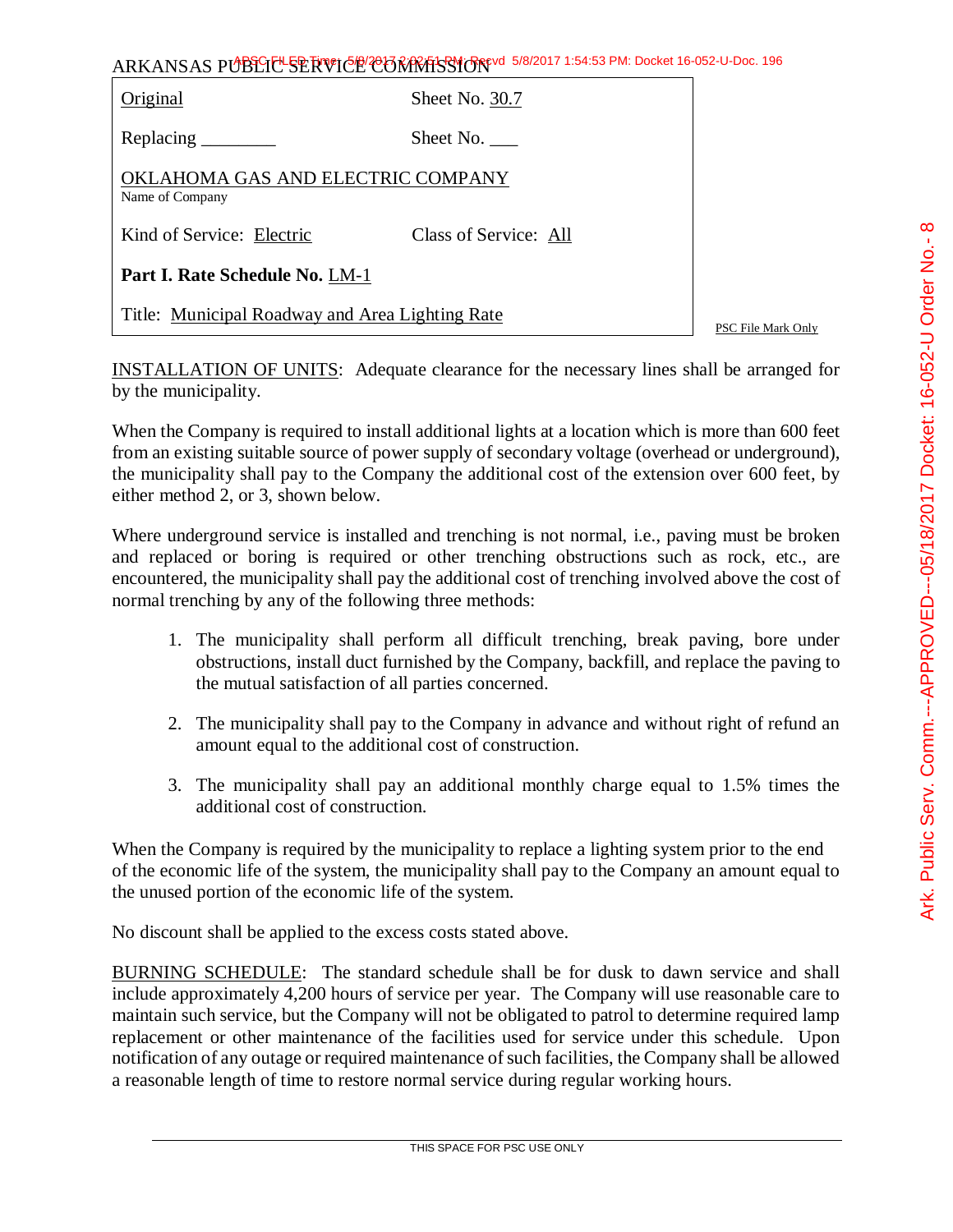| ARKANSAS PUBLICE SERVICE CORRATSSION 5/8/2017 1:54:53 PM: Docket 16-052-U-Doc. 196 |                |  |  |  |
|------------------------------------------------------------------------------------|----------------|--|--|--|
| Original                                                                           | Sheet No. 30.8 |  |  |  |
| Replacing                                                                          | Sheet No.      |  |  |  |

OKLAHOMA GAS AND ELECTRIC COMPANY Name of Company

Kind of Service: Electric Class of Service: All

**Part I. Rate Schedule No.** LM-1

Title: Municipal Roadway and Area Lighting Rate

PSC File Mark Only

### OPERATION AND MAINTENANCE:

Company-Owned Systems: The Company shall own, operate, and maintain the entire lighting system including circuits, transformers, poles, and fixtures.

Municipally-Owned Systems: The Company shall own the feeders and transformers to the point of connection with the lighting system circuits. The municipality shall own the lighting circuits, control devices, poles, and fixtures. The Company shall operate and maintain the entire lighting system. Normal maintenance shall include replacement of the lamps, ballasts, and glassware.

In the event of damage to or destruction of property belonging to the municipality caused by highway accidents, obsolescence, storm damage or other similar causes; or where replacement of equipment belonging to the municipality other than as provided above is required; the Company may, at its option and after receipt of either a written or verbal request from the municipality, effect the necessary repairs or replacement of the damaged equipment required to place the system in normal operation condition. Such repairs will be made with parts supplied by the municipality or, where applicable, with suitable standard items carried in Company stores. The municipality shall reimburse the Company for all direct and indirect costs or charges incurred by the Company for all materials and related items. All charges and payments hereunder shall be in addition to the monthly charge for normal maintenance and lighting service.

The Company shall not be required to accept for operation and maintenance a lighting system owned by the municipality if it is found by the Company to be unsafe, uneconomical to maintain, or not in keeping with good engineering practices.

Replacement of existing, non-failed operational non-shielded lighting fixtures will be based upon several factors. These factors will include, but are not limited to: length of service of replaced fixtures; the number of replacements; and the quantity of overtime, equipment and costs required in making the replacement(s). Change outs or removals requested by the municipality will be made on a schedule agreeable to the parties.

When the Company is required by the municipality to replace or remove a lighting system prior to the end of the economic life of the system, the municipality shall pay to the Company an amount equal to the unused portion of the economic life of the system. This payment shall not be required if the replacement system is in accordance with the Standard Replacement Guide designated by the Company.